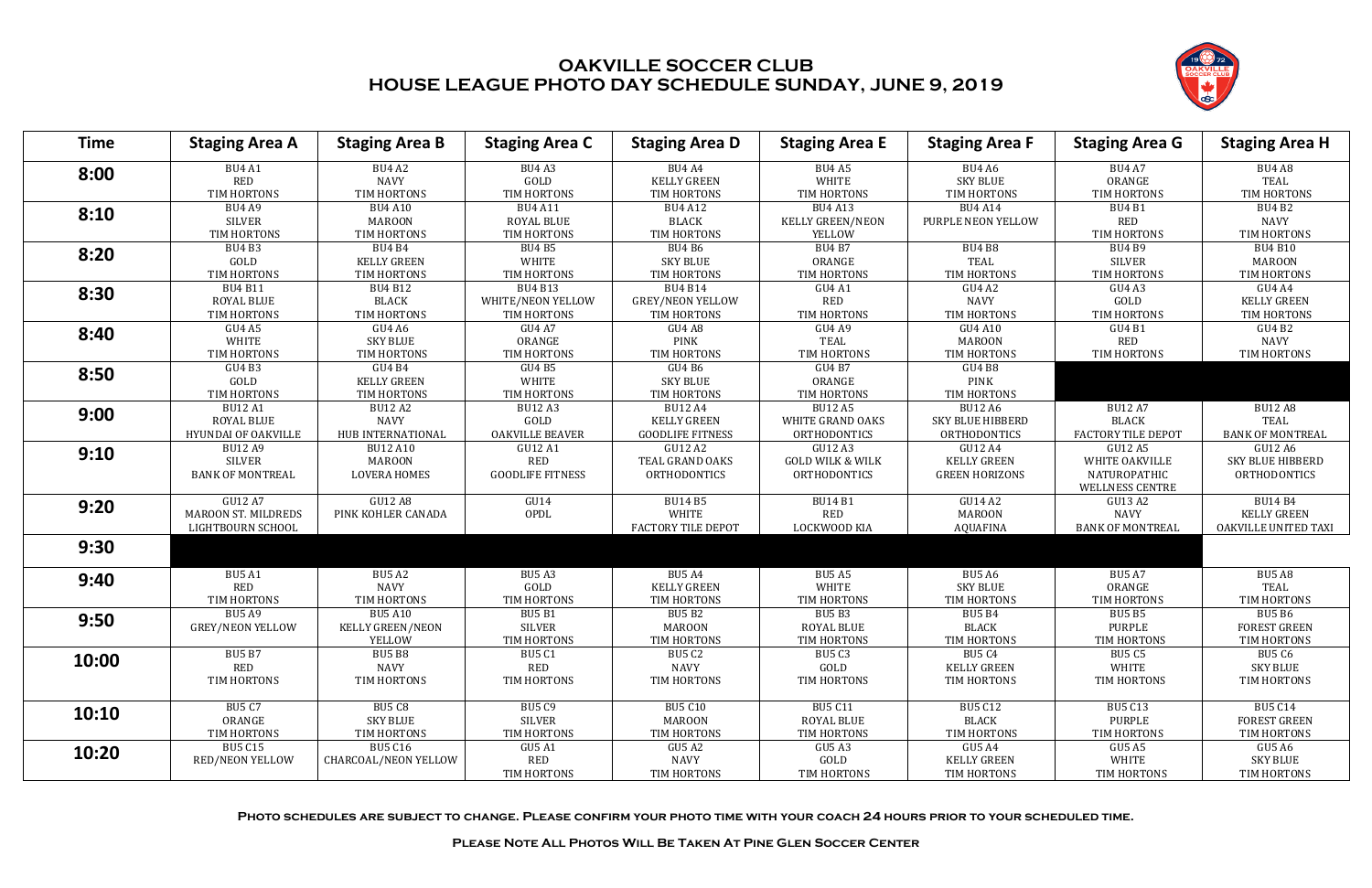**Photo schedules are subject to change. Please confirm your photo time with your coach 24 hours prior to your scheduled time.**

**Please Note All Photos Will Be Taken At Pine Glen Soccer Center**



| 10:30<br><b>PINK</b><br><b>RED</b><br>ORANGE<br><b>SKY BLUE/NEON YELLOW</b><br>PINK/NEON YELLOW<br><b>NAVY</b><br>GOLD<br><b>KELLY GREEN</b><br>TIM HORTONS<br>TIM HORTONS<br>TIM HORTONS<br>TIM HORTONS<br>TIM HORTONS<br>TIM HORTONS<br>TIM HORTONS<br>TIM HORTONS<br><b>GU5 B7</b><br><b>GU5 B9</b><br><b>GU5 B10</b><br><b>GU5 B5</b><br><b>GU5 B6</b><br><b>GU5 B8</b><br>BU17/18 A3<br>GU14 A6<br>10:40<br><b>PINK</b><br>WHITE<br><b>SKY BLUE</b><br>ORANGE<br><b>GREY/NEON YELLOW</b><br>WHITE/NEON YELLOW<br>GOLD<br><b>BLACK</b><br><b>FACTORY TILE DEPOT</b><br>TIM HORTONS<br>TIM HORTONS<br>TIM HORTONS<br>TIM HORTONS<br><b>AQUAFINA</b><br><b>BU7 A2</b><br><b>BU7 A4</b><br><b>BU7 A6</b><br><b>BU7 A7</b><br><b>BU7 A1</b><br><b>BU7 A3</b><br><b>BU7 A5</b><br><b>BU7 A8</b><br>10:50<br>GOLD<br><b>WHITE</b><br><b>SKY BLUE</b><br><b>RED</b><br>NAVY SYLVAN LEARNING<br><b>KELLY GREEN</b><br>ORANGE<br><b>TEAL</b><br><b>GREEN HORIZONS</b><br><b>FACTORY SHOE OUTLET</b><br><b>CENTRE</b><br><b>HALTON DAIRY FARMERS</b><br><b>OAKVILLE UNITED TAXI</b><br>WOW 1 DAY PAINTING<br>HIBBERD ORTHODONTICS<br>PIZZA PIZZA<br><b>BU7 A9</b><br><b>BU7 A10</b><br><b>BU7 A11</b><br><b>BU7 A12</b><br><b>BU7 B1</b><br><b>BU7 B2</b><br>BU7B3<br><b>BU7 B4</b><br>11:00<br><b>RED</b><br>SILVER<br><b>MAROON</b><br><b>FOREST GREEN/NEON</b><br><b>GREY/NEON YELLOW</b><br><b>NAVY</b><br>GOLD<br><b>KELLY GREEN</b><br><b>BANK OF MONTREAL</b><br>KOHLER CANADA<br>COGECO<br>407/ETR<br><b>GREEN HORIZONS</b><br><b>EDGE IMAGING</b><br>YELLOW<br><b>BU7 B7</b><br><b>BU7 B9</b><br><b>BU7 B10</b><br><b>BU7 B5</b><br><b>BU7 B6</b><br>BU7 B8<br><b>GU7 A1</b><br>GU7 A2<br><b>11:10</b><br>ORANGE<br>WHITE<br><b>SKY BLUE</b><br><b>TEAL</b><br><b>RED ETFO HALTON</b><br><b>NAVY</b><br>CHARCOAL/NEON YELLOW<br>PURPLE/NEOON YELLOW<br><b>HEALTHY PLANET</b><br><b>FACTORY TILE DEPOT</b><br><b>BANK OF MONTREAL</b><br>PIZZA PIZZA<br><b>ELEMENTARY TEACHERS</b><br>COGECO<br><b>GU7 A4</b><br><b>GU7 A5</b><br>GU7 A6<br>GU7 A7<br>GU7 A8<br><b>GU7 A10</b><br>GU7 A3<br>GU7 A9<br>11:20<br>GOLD<br><b>WHITE</b><br><b>SKY BLUE</b><br>ORANGE<br><b>PINK</b><br>TEAL<br><b>KELLY GREEN</b><br><b>MAROON</b><br>PIZZA PIZZA<br>HIBBERD ORTHODONTICS<br>KOHLER CANADA<br><b>BANK OF MONTREAL</b><br>KIDSOPOLIS<br>OAKVILLE UNITED TAXI<br><b>GOLD FISH SWIM SCHOOL</b><br><b>EDGE IMAGING</b><br><b>GU7 A11</b><br>GU7 A13<br>GU7 A12<br><b>GU7 A14</b><br>BU17/18 A6<br>11:30<br>PURPLE BACK TO BASICS<br><b>ROYAL BLUE</b><br><b>FOREST GREEN</b><br><b>BLACK</b><br>GU16/17 OPDL<br><b>SKY BLUE</b><br>COGECO<br><b>FACTORY TILE DEPOT</b><br><b>BANK OF MONTREAL</b><br>DESJARDINS INSURANCE<br><b>SWIM ACADEMY</b><br><b>BU10 A5</b><br><b>BU10 A6</b><br><b>BU10 A7</b><br><b>BU10 A8</b><br><b>BU10 A1</b><br><b>BU10 A2</b><br><b>BU10 A4</b><br><b>BU10 A3</b><br>11:40<br>GOLD<br>WHITE<br><b>RED</b><br><b>KELLY GREEN</b><br><b>SKY BLUE</b><br>ORANGE<br>TEAL<br><b>NAVY EAST OAKVILLE</b><br><b>FACTORY SHOE OUTLET</b><br>PALERMO ORTHODONTICS<br><b>GREEN HORIZONS</b><br>KOHLER CANADA<br>HIBBERD ORTHODONTICS<br><b>BANK OF MONTREAL</b><br><b>ORTHODONTICS</b><br><b>OAKVILLE ORTHODONTICS</b><br><b>BU10 A9</b><br><b>BU10 A10</b><br><b>BU10 A11</b><br><b>BU10 A13</b><br><b>BU10 A14</b><br><b>GU10 A1</b><br>GU10 A2<br><b>BU10 A12</b><br>11:50<br>SILVER<br><b>MAROON</b><br>ROYAL BLUE EAST<br><b>BLACK</b><br><b>PURPLE</b><br><b>FOREST GREEN</b><br>TEAL<br>NAVY EAST OAKVILLE<br><b>FACTORY TILE DEPOT</b><br>COGECO<br><b>BANK OF MONTREAL</b><br>PALERMO ORTHODONTICS<br>OAKVILLE ORTHODONTICS<br><b>GREEN HORIZONS</b><br>HIBBERD ORTHODONTICS<br>ORTHODONTICS<br>GU10 A3<br><b>GU10 A4</b><br>GU10 A5<br>GU10 A6<br><b>GU10 A7</b><br>GU10 A8<br>12:00<br>GOLD<br>WHITE<br>ORANGE<br><b>PINK</b><br><b>KELLY GREEN</b><br>SKY BLUE EAST OAKVILLE<br>ALLSTATE INSURANCE<br>PANAGO PIZZA<br>KOHLER CANADA<br><b>ORTHODONTICS</b><br>OAKVILLE ORTHODONTICS<br>PALERMO ORTHODONTICS<br>12:10<br>12:20<br>12:30<br>12:40<br><b>BU6 A4</b><br><b>BU6 A5</b><br><b>BU6 A6</b><br><b>BU6 A7</b><br><b>BU6 A1</b><br><b>BU6 A2</b><br>BU <sub>6</sub> A <sub>3</sub><br>BU6 A8<br>12:50<br><b>RED</b><br>WHITE<br><b>SKY BLUE</b><br>ORANGE<br><b>NAVY</b><br>GOLD<br><b>KELLY GREEN</b><br>TEAL<br>TIM HORTONS<br>TIM HORTONS<br>HUB INTERNATIONAL<br>TIM HORTONS<br>TIM HORTONS<br>TIM HORTONS<br><b>ICE SPORTS OAKVILLE</b><br><b>GOLD FISH SWIM SCHOOL</b> |               |               |               |                |               |               |               |               |
|-------------------------------------------------------------------------------------------------------------------------------------------------------------------------------------------------------------------------------------------------------------------------------------------------------------------------------------------------------------------------------------------------------------------------------------------------------------------------------------------------------------------------------------------------------------------------------------------------------------------------------------------------------------------------------------------------------------------------------------------------------------------------------------------------------------------------------------------------------------------------------------------------------------------------------------------------------------------------------------------------------------------------------------------------------------------------------------------------------------------------------------------------------------------------------------------------------------------------------------------------------------------------------------------------------------------------------------------------------------------------------------------------------------------------------------------------------------------------------------------------------------------------------------------------------------------------------------------------------------------------------------------------------------------------------------------------------------------------------------------------------------------------------------------------------------------------------------------------------------------------------------------------------------------------------------------------------------------------------------------------------------------------------------------------------------------------------------------------------------------------------------------------------------------------------------------------------------------------------------------------------------------------------------------------------------------------------------------------------------------------------------------------------------------------------------------------------------------------------------------------------------------------------------------------------------------------------------------------------------------------------------------------------------------------------------------------------------------------------------------------------------------------------------------------------------------------------------------------------------------------------------------------------------------------------------------------------------------------------------------------------------------------------------------------------------------------------------------------------------------------------------------------------------------------------------------------------------------------------------------------------------------------------------------------------------------------------------------------------------------------------------------------------------------------------------------------------------------------------------------------------------------------------------------------------------------------------------------------------------------------------------------------------------------------------------------------------------------------------------------------------------------------------------------------------------------------------------------------------------------------------------------------------------------------------------------------------------------------------------------------------------------------------------------------------------------------------------------------------------------------------------------------------------------------------------------------------------------------------------------------------------------------------------------------------------------------------------------------------------------------------------------------------------------------------------------------------------------------------------------------------------|---------------|---------------|---------------|----------------|---------------|---------------|---------------|---------------|
|                                                                                                                                                                                                                                                                                                                                                                                                                                                                                                                                                                                                                                                                                                                                                                                                                                                                                                                                                                                                                                                                                                                                                                                                                                                                                                                                                                                                                                                                                                                                                                                                                                                                                                                                                                                                                                                                                                                                                                                                                                                                                                                                                                                                                                                                                                                                                                                                                                                                                                                                                                                                                                                                                                                                                                                                                                                                                                                                                                                                                                                                                                                                                                                                                                                                                                                                                                                                                                                                                                                                                                                                                                                                                                                                                                                                                                                                                                                                                                                                                                                                                                                                                                                                                                                                                                                                                                                                                                                                                                             | <b>GU5 A7</b> | <b>GU5 A8</b> | <b>GU5 A9</b> | <b>GU5 A10</b> | <b>GU5 B1</b> | <b>GU5 B2</b> | <b>GU5 B3</b> | <b>GU5 B4</b> |
|                                                                                                                                                                                                                                                                                                                                                                                                                                                                                                                                                                                                                                                                                                                                                                                                                                                                                                                                                                                                                                                                                                                                                                                                                                                                                                                                                                                                                                                                                                                                                                                                                                                                                                                                                                                                                                                                                                                                                                                                                                                                                                                                                                                                                                                                                                                                                                                                                                                                                                                                                                                                                                                                                                                                                                                                                                                                                                                                                                                                                                                                                                                                                                                                                                                                                                                                                                                                                                                                                                                                                                                                                                                                                                                                                                                                                                                                                                                                                                                                                                                                                                                                                                                                                                                                                                                                                                                                                                                                                                             |               |               |               |                |               |               |               |               |
|                                                                                                                                                                                                                                                                                                                                                                                                                                                                                                                                                                                                                                                                                                                                                                                                                                                                                                                                                                                                                                                                                                                                                                                                                                                                                                                                                                                                                                                                                                                                                                                                                                                                                                                                                                                                                                                                                                                                                                                                                                                                                                                                                                                                                                                                                                                                                                                                                                                                                                                                                                                                                                                                                                                                                                                                                                                                                                                                                                                                                                                                                                                                                                                                                                                                                                                                                                                                                                                                                                                                                                                                                                                                                                                                                                                                                                                                                                                                                                                                                                                                                                                                                                                                                                                                                                                                                                                                                                                                                                             |               |               |               |                |               |               |               |               |
|                                                                                                                                                                                                                                                                                                                                                                                                                                                                                                                                                                                                                                                                                                                                                                                                                                                                                                                                                                                                                                                                                                                                                                                                                                                                                                                                                                                                                                                                                                                                                                                                                                                                                                                                                                                                                                                                                                                                                                                                                                                                                                                                                                                                                                                                                                                                                                                                                                                                                                                                                                                                                                                                                                                                                                                                                                                                                                                                                                                                                                                                                                                                                                                                                                                                                                                                                                                                                                                                                                                                                                                                                                                                                                                                                                                                                                                                                                                                                                                                                                                                                                                                                                                                                                                                                                                                                                                                                                                                                                             |               |               |               |                |               |               |               |               |
|                                                                                                                                                                                                                                                                                                                                                                                                                                                                                                                                                                                                                                                                                                                                                                                                                                                                                                                                                                                                                                                                                                                                                                                                                                                                                                                                                                                                                                                                                                                                                                                                                                                                                                                                                                                                                                                                                                                                                                                                                                                                                                                                                                                                                                                                                                                                                                                                                                                                                                                                                                                                                                                                                                                                                                                                                                                                                                                                                                                                                                                                                                                                                                                                                                                                                                                                                                                                                                                                                                                                                                                                                                                                                                                                                                                                                                                                                                                                                                                                                                                                                                                                                                                                                                                                                                                                                                                                                                                                                                             |               |               |               |                |               |               |               |               |
|                                                                                                                                                                                                                                                                                                                                                                                                                                                                                                                                                                                                                                                                                                                                                                                                                                                                                                                                                                                                                                                                                                                                                                                                                                                                                                                                                                                                                                                                                                                                                                                                                                                                                                                                                                                                                                                                                                                                                                                                                                                                                                                                                                                                                                                                                                                                                                                                                                                                                                                                                                                                                                                                                                                                                                                                                                                                                                                                                                                                                                                                                                                                                                                                                                                                                                                                                                                                                                                                                                                                                                                                                                                                                                                                                                                                                                                                                                                                                                                                                                                                                                                                                                                                                                                                                                                                                                                                                                                                                                             |               |               |               |                |               |               |               |               |
|                                                                                                                                                                                                                                                                                                                                                                                                                                                                                                                                                                                                                                                                                                                                                                                                                                                                                                                                                                                                                                                                                                                                                                                                                                                                                                                                                                                                                                                                                                                                                                                                                                                                                                                                                                                                                                                                                                                                                                                                                                                                                                                                                                                                                                                                                                                                                                                                                                                                                                                                                                                                                                                                                                                                                                                                                                                                                                                                                                                                                                                                                                                                                                                                                                                                                                                                                                                                                                                                                                                                                                                                                                                                                                                                                                                                                                                                                                                                                                                                                                                                                                                                                                                                                                                                                                                                                                                                                                                                                                             |               |               |               |                |               |               |               |               |
|                                                                                                                                                                                                                                                                                                                                                                                                                                                                                                                                                                                                                                                                                                                                                                                                                                                                                                                                                                                                                                                                                                                                                                                                                                                                                                                                                                                                                                                                                                                                                                                                                                                                                                                                                                                                                                                                                                                                                                                                                                                                                                                                                                                                                                                                                                                                                                                                                                                                                                                                                                                                                                                                                                                                                                                                                                                                                                                                                                                                                                                                                                                                                                                                                                                                                                                                                                                                                                                                                                                                                                                                                                                                                                                                                                                                                                                                                                                                                                                                                                                                                                                                                                                                                                                                                                                                                                                                                                                                                                             |               |               |               |                |               |               |               |               |
|                                                                                                                                                                                                                                                                                                                                                                                                                                                                                                                                                                                                                                                                                                                                                                                                                                                                                                                                                                                                                                                                                                                                                                                                                                                                                                                                                                                                                                                                                                                                                                                                                                                                                                                                                                                                                                                                                                                                                                                                                                                                                                                                                                                                                                                                                                                                                                                                                                                                                                                                                                                                                                                                                                                                                                                                                                                                                                                                                                                                                                                                                                                                                                                                                                                                                                                                                                                                                                                                                                                                                                                                                                                                                                                                                                                                                                                                                                                                                                                                                                                                                                                                                                                                                                                                                                                                                                                                                                                                                                             |               |               |               |                |               |               |               |               |
|                                                                                                                                                                                                                                                                                                                                                                                                                                                                                                                                                                                                                                                                                                                                                                                                                                                                                                                                                                                                                                                                                                                                                                                                                                                                                                                                                                                                                                                                                                                                                                                                                                                                                                                                                                                                                                                                                                                                                                                                                                                                                                                                                                                                                                                                                                                                                                                                                                                                                                                                                                                                                                                                                                                                                                                                                                                                                                                                                                                                                                                                                                                                                                                                                                                                                                                                                                                                                                                                                                                                                                                                                                                                                                                                                                                                                                                                                                                                                                                                                                                                                                                                                                                                                                                                                                                                                                                                                                                                                                             |               |               |               |                |               |               |               |               |
|                                                                                                                                                                                                                                                                                                                                                                                                                                                                                                                                                                                                                                                                                                                                                                                                                                                                                                                                                                                                                                                                                                                                                                                                                                                                                                                                                                                                                                                                                                                                                                                                                                                                                                                                                                                                                                                                                                                                                                                                                                                                                                                                                                                                                                                                                                                                                                                                                                                                                                                                                                                                                                                                                                                                                                                                                                                                                                                                                                                                                                                                                                                                                                                                                                                                                                                                                                                                                                                                                                                                                                                                                                                                                                                                                                                                                                                                                                                                                                                                                                                                                                                                                                                                                                                                                                                                                                                                                                                                                                             |               |               |               |                |               |               |               |               |
|                                                                                                                                                                                                                                                                                                                                                                                                                                                                                                                                                                                                                                                                                                                                                                                                                                                                                                                                                                                                                                                                                                                                                                                                                                                                                                                                                                                                                                                                                                                                                                                                                                                                                                                                                                                                                                                                                                                                                                                                                                                                                                                                                                                                                                                                                                                                                                                                                                                                                                                                                                                                                                                                                                                                                                                                                                                                                                                                                                                                                                                                                                                                                                                                                                                                                                                                                                                                                                                                                                                                                                                                                                                                                                                                                                                                                                                                                                                                                                                                                                                                                                                                                                                                                                                                                                                                                                                                                                                                                                             |               |               |               |                |               |               |               |               |
|                                                                                                                                                                                                                                                                                                                                                                                                                                                                                                                                                                                                                                                                                                                                                                                                                                                                                                                                                                                                                                                                                                                                                                                                                                                                                                                                                                                                                                                                                                                                                                                                                                                                                                                                                                                                                                                                                                                                                                                                                                                                                                                                                                                                                                                                                                                                                                                                                                                                                                                                                                                                                                                                                                                                                                                                                                                                                                                                                                                                                                                                                                                                                                                                                                                                                                                                                                                                                                                                                                                                                                                                                                                                                                                                                                                                                                                                                                                                                                                                                                                                                                                                                                                                                                                                                                                                                                                                                                                                                                             |               |               |               |                |               |               |               |               |
|                                                                                                                                                                                                                                                                                                                                                                                                                                                                                                                                                                                                                                                                                                                                                                                                                                                                                                                                                                                                                                                                                                                                                                                                                                                                                                                                                                                                                                                                                                                                                                                                                                                                                                                                                                                                                                                                                                                                                                                                                                                                                                                                                                                                                                                                                                                                                                                                                                                                                                                                                                                                                                                                                                                                                                                                                                                                                                                                                                                                                                                                                                                                                                                                                                                                                                                                                                                                                                                                                                                                                                                                                                                                                                                                                                                                                                                                                                                                                                                                                                                                                                                                                                                                                                                                                                                                                                                                                                                                                                             |               |               |               |                |               |               |               |               |
|                                                                                                                                                                                                                                                                                                                                                                                                                                                                                                                                                                                                                                                                                                                                                                                                                                                                                                                                                                                                                                                                                                                                                                                                                                                                                                                                                                                                                                                                                                                                                                                                                                                                                                                                                                                                                                                                                                                                                                                                                                                                                                                                                                                                                                                                                                                                                                                                                                                                                                                                                                                                                                                                                                                                                                                                                                                                                                                                                                                                                                                                                                                                                                                                                                                                                                                                                                                                                                                                                                                                                                                                                                                                                                                                                                                                                                                                                                                                                                                                                                                                                                                                                                                                                                                                                                                                                                                                                                                                                                             |               |               |               |                |               |               |               |               |
|                                                                                                                                                                                                                                                                                                                                                                                                                                                                                                                                                                                                                                                                                                                                                                                                                                                                                                                                                                                                                                                                                                                                                                                                                                                                                                                                                                                                                                                                                                                                                                                                                                                                                                                                                                                                                                                                                                                                                                                                                                                                                                                                                                                                                                                                                                                                                                                                                                                                                                                                                                                                                                                                                                                                                                                                                                                                                                                                                                                                                                                                                                                                                                                                                                                                                                                                                                                                                                                                                                                                                                                                                                                                                                                                                                                                                                                                                                                                                                                                                                                                                                                                                                                                                                                                                                                                                                                                                                                                                                             |               |               |               |                |               |               |               |               |
|                                                                                                                                                                                                                                                                                                                                                                                                                                                                                                                                                                                                                                                                                                                                                                                                                                                                                                                                                                                                                                                                                                                                                                                                                                                                                                                                                                                                                                                                                                                                                                                                                                                                                                                                                                                                                                                                                                                                                                                                                                                                                                                                                                                                                                                                                                                                                                                                                                                                                                                                                                                                                                                                                                                                                                                                                                                                                                                                                                                                                                                                                                                                                                                                                                                                                                                                                                                                                                                                                                                                                                                                                                                                                                                                                                                                                                                                                                                                                                                                                                                                                                                                                                                                                                                                                                                                                                                                                                                                                                             |               |               |               |                |               |               |               |               |
|                                                                                                                                                                                                                                                                                                                                                                                                                                                                                                                                                                                                                                                                                                                                                                                                                                                                                                                                                                                                                                                                                                                                                                                                                                                                                                                                                                                                                                                                                                                                                                                                                                                                                                                                                                                                                                                                                                                                                                                                                                                                                                                                                                                                                                                                                                                                                                                                                                                                                                                                                                                                                                                                                                                                                                                                                                                                                                                                                                                                                                                                                                                                                                                                                                                                                                                                                                                                                                                                                                                                                                                                                                                                                                                                                                                                                                                                                                                                                                                                                                                                                                                                                                                                                                                                                                                                                                                                                                                                                                             |               |               |               |                |               |               |               |               |
|                                                                                                                                                                                                                                                                                                                                                                                                                                                                                                                                                                                                                                                                                                                                                                                                                                                                                                                                                                                                                                                                                                                                                                                                                                                                                                                                                                                                                                                                                                                                                                                                                                                                                                                                                                                                                                                                                                                                                                                                                                                                                                                                                                                                                                                                                                                                                                                                                                                                                                                                                                                                                                                                                                                                                                                                                                                                                                                                                                                                                                                                                                                                                                                                                                                                                                                                                                                                                                                                                                                                                                                                                                                                                                                                                                                                                                                                                                                                                                                                                                                                                                                                                                                                                                                                                                                                                                                                                                                                                                             |               |               |               |                |               |               |               |               |
|                                                                                                                                                                                                                                                                                                                                                                                                                                                                                                                                                                                                                                                                                                                                                                                                                                                                                                                                                                                                                                                                                                                                                                                                                                                                                                                                                                                                                                                                                                                                                                                                                                                                                                                                                                                                                                                                                                                                                                                                                                                                                                                                                                                                                                                                                                                                                                                                                                                                                                                                                                                                                                                                                                                                                                                                                                                                                                                                                                                                                                                                                                                                                                                                                                                                                                                                                                                                                                                                                                                                                                                                                                                                                                                                                                                                                                                                                                                                                                                                                                                                                                                                                                                                                                                                                                                                                                                                                                                                                                             |               |               |               |                |               |               |               |               |
|                                                                                                                                                                                                                                                                                                                                                                                                                                                                                                                                                                                                                                                                                                                                                                                                                                                                                                                                                                                                                                                                                                                                                                                                                                                                                                                                                                                                                                                                                                                                                                                                                                                                                                                                                                                                                                                                                                                                                                                                                                                                                                                                                                                                                                                                                                                                                                                                                                                                                                                                                                                                                                                                                                                                                                                                                                                                                                                                                                                                                                                                                                                                                                                                                                                                                                                                                                                                                                                                                                                                                                                                                                                                                                                                                                                                                                                                                                                                                                                                                                                                                                                                                                                                                                                                                                                                                                                                                                                                                                             |               |               |               |                |               |               |               |               |
|                                                                                                                                                                                                                                                                                                                                                                                                                                                                                                                                                                                                                                                                                                                                                                                                                                                                                                                                                                                                                                                                                                                                                                                                                                                                                                                                                                                                                                                                                                                                                                                                                                                                                                                                                                                                                                                                                                                                                                                                                                                                                                                                                                                                                                                                                                                                                                                                                                                                                                                                                                                                                                                                                                                                                                                                                                                                                                                                                                                                                                                                                                                                                                                                                                                                                                                                                                                                                                                                                                                                                                                                                                                                                                                                                                                                                                                                                                                                                                                                                                                                                                                                                                                                                                                                                                                                                                                                                                                                                                             |               |               |               |                |               |               |               |               |
|                                                                                                                                                                                                                                                                                                                                                                                                                                                                                                                                                                                                                                                                                                                                                                                                                                                                                                                                                                                                                                                                                                                                                                                                                                                                                                                                                                                                                                                                                                                                                                                                                                                                                                                                                                                                                                                                                                                                                                                                                                                                                                                                                                                                                                                                                                                                                                                                                                                                                                                                                                                                                                                                                                                                                                                                                                                                                                                                                                                                                                                                                                                                                                                                                                                                                                                                                                                                                                                                                                                                                                                                                                                                                                                                                                                                                                                                                                                                                                                                                                                                                                                                                                                                                                                                                                                                                                                                                                                                                                             |               |               |               |                |               |               |               |               |
|                                                                                                                                                                                                                                                                                                                                                                                                                                                                                                                                                                                                                                                                                                                                                                                                                                                                                                                                                                                                                                                                                                                                                                                                                                                                                                                                                                                                                                                                                                                                                                                                                                                                                                                                                                                                                                                                                                                                                                                                                                                                                                                                                                                                                                                                                                                                                                                                                                                                                                                                                                                                                                                                                                                                                                                                                                                                                                                                                                                                                                                                                                                                                                                                                                                                                                                                                                                                                                                                                                                                                                                                                                                                                                                                                                                                                                                                                                                                                                                                                                                                                                                                                                                                                                                                                                                                                                                                                                                                                                             |               |               |               |                |               |               |               |               |
|                                                                                                                                                                                                                                                                                                                                                                                                                                                                                                                                                                                                                                                                                                                                                                                                                                                                                                                                                                                                                                                                                                                                                                                                                                                                                                                                                                                                                                                                                                                                                                                                                                                                                                                                                                                                                                                                                                                                                                                                                                                                                                                                                                                                                                                                                                                                                                                                                                                                                                                                                                                                                                                                                                                                                                                                                                                                                                                                                                                                                                                                                                                                                                                                                                                                                                                                                                                                                                                                                                                                                                                                                                                                                                                                                                                                                                                                                                                                                                                                                                                                                                                                                                                                                                                                                                                                                                                                                                                                                                             |               |               |               |                |               |               |               |               |
|                                                                                                                                                                                                                                                                                                                                                                                                                                                                                                                                                                                                                                                                                                                                                                                                                                                                                                                                                                                                                                                                                                                                                                                                                                                                                                                                                                                                                                                                                                                                                                                                                                                                                                                                                                                                                                                                                                                                                                                                                                                                                                                                                                                                                                                                                                                                                                                                                                                                                                                                                                                                                                                                                                                                                                                                                                                                                                                                                                                                                                                                                                                                                                                                                                                                                                                                                                                                                                                                                                                                                                                                                                                                                                                                                                                                                                                                                                                                                                                                                                                                                                                                                                                                                                                                                                                                                                                                                                                                                                             |               |               |               |                |               |               |               |               |
|                                                                                                                                                                                                                                                                                                                                                                                                                                                                                                                                                                                                                                                                                                                                                                                                                                                                                                                                                                                                                                                                                                                                                                                                                                                                                                                                                                                                                                                                                                                                                                                                                                                                                                                                                                                                                                                                                                                                                                                                                                                                                                                                                                                                                                                                                                                                                                                                                                                                                                                                                                                                                                                                                                                                                                                                                                                                                                                                                                                                                                                                                                                                                                                                                                                                                                                                                                                                                                                                                                                                                                                                                                                                                                                                                                                                                                                                                                                                                                                                                                                                                                                                                                                                                                                                                                                                                                                                                                                                                                             |               |               |               |                |               |               |               |               |
|                                                                                                                                                                                                                                                                                                                                                                                                                                                                                                                                                                                                                                                                                                                                                                                                                                                                                                                                                                                                                                                                                                                                                                                                                                                                                                                                                                                                                                                                                                                                                                                                                                                                                                                                                                                                                                                                                                                                                                                                                                                                                                                                                                                                                                                                                                                                                                                                                                                                                                                                                                                                                                                                                                                                                                                                                                                                                                                                                                                                                                                                                                                                                                                                                                                                                                                                                                                                                                                                                                                                                                                                                                                                                                                                                                                                                                                                                                                                                                                                                                                                                                                                                                                                                                                                                                                                                                                                                                                                                                             |               |               |               |                |               |               |               |               |
|                                                                                                                                                                                                                                                                                                                                                                                                                                                                                                                                                                                                                                                                                                                                                                                                                                                                                                                                                                                                                                                                                                                                                                                                                                                                                                                                                                                                                                                                                                                                                                                                                                                                                                                                                                                                                                                                                                                                                                                                                                                                                                                                                                                                                                                                                                                                                                                                                                                                                                                                                                                                                                                                                                                                                                                                                                                                                                                                                                                                                                                                                                                                                                                                                                                                                                                                                                                                                                                                                                                                                                                                                                                                                                                                                                                                                                                                                                                                                                                                                                                                                                                                                                                                                                                                                                                                                                                                                                                                                                             |               |               |               |                |               |               |               |               |
|                                                                                                                                                                                                                                                                                                                                                                                                                                                                                                                                                                                                                                                                                                                                                                                                                                                                                                                                                                                                                                                                                                                                                                                                                                                                                                                                                                                                                                                                                                                                                                                                                                                                                                                                                                                                                                                                                                                                                                                                                                                                                                                                                                                                                                                                                                                                                                                                                                                                                                                                                                                                                                                                                                                                                                                                                                                                                                                                                                                                                                                                                                                                                                                                                                                                                                                                                                                                                                                                                                                                                                                                                                                                                                                                                                                                                                                                                                                                                                                                                                                                                                                                                                                                                                                                                                                                                                                                                                                                                                             |               |               |               |                |               |               |               |               |
|                                                                                                                                                                                                                                                                                                                                                                                                                                                                                                                                                                                                                                                                                                                                                                                                                                                                                                                                                                                                                                                                                                                                                                                                                                                                                                                                                                                                                                                                                                                                                                                                                                                                                                                                                                                                                                                                                                                                                                                                                                                                                                                                                                                                                                                                                                                                                                                                                                                                                                                                                                                                                                                                                                                                                                                                                                                                                                                                                                                                                                                                                                                                                                                                                                                                                                                                                                                                                                                                                                                                                                                                                                                                                                                                                                                                                                                                                                                                                                                                                                                                                                                                                                                                                                                                                                                                                                                                                                                                                                             |               |               |               |                |               |               |               |               |
|                                                                                                                                                                                                                                                                                                                                                                                                                                                                                                                                                                                                                                                                                                                                                                                                                                                                                                                                                                                                                                                                                                                                                                                                                                                                                                                                                                                                                                                                                                                                                                                                                                                                                                                                                                                                                                                                                                                                                                                                                                                                                                                                                                                                                                                                                                                                                                                                                                                                                                                                                                                                                                                                                                                                                                                                                                                                                                                                                                                                                                                                                                                                                                                                                                                                                                                                                                                                                                                                                                                                                                                                                                                                                                                                                                                                                                                                                                                                                                                                                                                                                                                                                                                                                                                                                                                                                                                                                                                                                                             |               |               |               |                |               |               |               |               |
|                                                                                                                                                                                                                                                                                                                                                                                                                                                                                                                                                                                                                                                                                                                                                                                                                                                                                                                                                                                                                                                                                                                                                                                                                                                                                                                                                                                                                                                                                                                                                                                                                                                                                                                                                                                                                                                                                                                                                                                                                                                                                                                                                                                                                                                                                                                                                                                                                                                                                                                                                                                                                                                                                                                                                                                                                                                                                                                                                                                                                                                                                                                                                                                                                                                                                                                                                                                                                                                                                                                                                                                                                                                                                                                                                                                                                                                                                                                                                                                                                                                                                                                                                                                                                                                                                                                                                                                                                                                                                                             |               |               |               |                |               |               |               |               |
|                                                                                                                                                                                                                                                                                                                                                                                                                                                                                                                                                                                                                                                                                                                                                                                                                                                                                                                                                                                                                                                                                                                                                                                                                                                                                                                                                                                                                                                                                                                                                                                                                                                                                                                                                                                                                                                                                                                                                                                                                                                                                                                                                                                                                                                                                                                                                                                                                                                                                                                                                                                                                                                                                                                                                                                                                                                                                                                                                                                                                                                                                                                                                                                                                                                                                                                                                                                                                                                                                                                                                                                                                                                                                                                                                                                                                                                                                                                                                                                                                                                                                                                                                                                                                                                                                                                                                                                                                                                                                                             |               |               |               |                |               |               |               |               |
|                                                                                                                                                                                                                                                                                                                                                                                                                                                                                                                                                                                                                                                                                                                                                                                                                                                                                                                                                                                                                                                                                                                                                                                                                                                                                                                                                                                                                                                                                                                                                                                                                                                                                                                                                                                                                                                                                                                                                                                                                                                                                                                                                                                                                                                                                                                                                                                                                                                                                                                                                                                                                                                                                                                                                                                                                                                                                                                                                                                                                                                                                                                                                                                                                                                                                                                                                                                                                                                                                                                                                                                                                                                                                                                                                                                                                                                                                                                                                                                                                                                                                                                                                                                                                                                                                                                                                                                                                                                                                                             |               |               |               |                |               |               |               |               |
|                                                                                                                                                                                                                                                                                                                                                                                                                                                                                                                                                                                                                                                                                                                                                                                                                                                                                                                                                                                                                                                                                                                                                                                                                                                                                                                                                                                                                                                                                                                                                                                                                                                                                                                                                                                                                                                                                                                                                                                                                                                                                                                                                                                                                                                                                                                                                                                                                                                                                                                                                                                                                                                                                                                                                                                                                                                                                                                                                                                                                                                                                                                                                                                                                                                                                                                                                                                                                                                                                                                                                                                                                                                                                                                                                                                                                                                                                                                                                                                                                                                                                                                                                                                                                                                                                                                                                                                                                                                                                                             |               |               |               |                |               |               |               |               |
|                                                                                                                                                                                                                                                                                                                                                                                                                                                                                                                                                                                                                                                                                                                                                                                                                                                                                                                                                                                                                                                                                                                                                                                                                                                                                                                                                                                                                                                                                                                                                                                                                                                                                                                                                                                                                                                                                                                                                                                                                                                                                                                                                                                                                                                                                                                                                                                                                                                                                                                                                                                                                                                                                                                                                                                                                                                                                                                                                                                                                                                                                                                                                                                                                                                                                                                                                                                                                                                                                                                                                                                                                                                                                                                                                                                                                                                                                                                                                                                                                                                                                                                                                                                                                                                                                                                                                                                                                                                                                                             |               |               |               |                |               |               |               |               |
|                                                                                                                                                                                                                                                                                                                                                                                                                                                                                                                                                                                                                                                                                                                                                                                                                                                                                                                                                                                                                                                                                                                                                                                                                                                                                                                                                                                                                                                                                                                                                                                                                                                                                                                                                                                                                                                                                                                                                                                                                                                                                                                                                                                                                                                                                                                                                                                                                                                                                                                                                                                                                                                                                                                                                                                                                                                                                                                                                                                                                                                                                                                                                                                                                                                                                                                                                                                                                                                                                                                                                                                                                                                                                                                                                                                                                                                                                                                                                                                                                                                                                                                                                                                                                                                                                                                                                                                                                                                                                                             |               |               |               |                |               |               |               |               |
|                                                                                                                                                                                                                                                                                                                                                                                                                                                                                                                                                                                                                                                                                                                                                                                                                                                                                                                                                                                                                                                                                                                                                                                                                                                                                                                                                                                                                                                                                                                                                                                                                                                                                                                                                                                                                                                                                                                                                                                                                                                                                                                                                                                                                                                                                                                                                                                                                                                                                                                                                                                                                                                                                                                                                                                                                                                                                                                                                                                                                                                                                                                                                                                                                                                                                                                                                                                                                                                                                                                                                                                                                                                                                                                                                                                                                                                                                                                                                                                                                                                                                                                                                                                                                                                                                                                                                                                                                                                                                                             |               |               |               |                |               |               |               |               |
|                                                                                                                                                                                                                                                                                                                                                                                                                                                                                                                                                                                                                                                                                                                                                                                                                                                                                                                                                                                                                                                                                                                                                                                                                                                                                                                                                                                                                                                                                                                                                                                                                                                                                                                                                                                                                                                                                                                                                                                                                                                                                                                                                                                                                                                                                                                                                                                                                                                                                                                                                                                                                                                                                                                                                                                                                                                                                                                                                                                                                                                                                                                                                                                                                                                                                                                                                                                                                                                                                                                                                                                                                                                                                                                                                                                                                                                                                                                                                                                                                                                                                                                                                                                                                                                                                                                                                                                                                                                                                                             |               |               |               |                |               |               |               |               |
|                                                                                                                                                                                                                                                                                                                                                                                                                                                                                                                                                                                                                                                                                                                                                                                                                                                                                                                                                                                                                                                                                                                                                                                                                                                                                                                                                                                                                                                                                                                                                                                                                                                                                                                                                                                                                                                                                                                                                                                                                                                                                                                                                                                                                                                                                                                                                                                                                                                                                                                                                                                                                                                                                                                                                                                                                                                                                                                                                                                                                                                                                                                                                                                                                                                                                                                                                                                                                                                                                                                                                                                                                                                                                                                                                                                                                                                                                                                                                                                                                                                                                                                                                                                                                                                                                                                                                                                                                                                                                                             |               |               |               |                |               |               |               |               |
|                                                                                                                                                                                                                                                                                                                                                                                                                                                                                                                                                                                                                                                                                                                                                                                                                                                                                                                                                                                                                                                                                                                                                                                                                                                                                                                                                                                                                                                                                                                                                                                                                                                                                                                                                                                                                                                                                                                                                                                                                                                                                                                                                                                                                                                                                                                                                                                                                                                                                                                                                                                                                                                                                                                                                                                                                                                                                                                                                                                                                                                                                                                                                                                                                                                                                                                                                                                                                                                                                                                                                                                                                                                                                                                                                                                                                                                                                                                                                                                                                                                                                                                                                                                                                                                                                                                                                                                                                                                                                                             |               |               |               |                |               |               |               |               |
|                                                                                                                                                                                                                                                                                                                                                                                                                                                                                                                                                                                                                                                                                                                                                                                                                                                                                                                                                                                                                                                                                                                                                                                                                                                                                                                                                                                                                                                                                                                                                                                                                                                                                                                                                                                                                                                                                                                                                                                                                                                                                                                                                                                                                                                                                                                                                                                                                                                                                                                                                                                                                                                                                                                                                                                                                                                                                                                                                                                                                                                                                                                                                                                                                                                                                                                                                                                                                                                                                                                                                                                                                                                                                                                                                                                                                                                                                                                                                                                                                                                                                                                                                                                                                                                                                                                                                                                                                                                                                                             |               |               |               |                |               |               |               |               |
|                                                                                                                                                                                                                                                                                                                                                                                                                                                                                                                                                                                                                                                                                                                                                                                                                                                                                                                                                                                                                                                                                                                                                                                                                                                                                                                                                                                                                                                                                                                                                                                                                                                                                                                                                                                                                                                                                                                                                                                                                                                                                                                                                                                                                                                                                                                                                                                                                                                                                                                                                                                                                                                                                                                                                                                                                                                                                                                                                                                                                                                                                                                                                                                                                                                                                                                                                                                                                                                                                                                                                                                                                                                                                                                                                                                                                                                                                                                                                                                                                                                                                                                                                                                                                                                                                                                                                                                                                                                                                                             |               |               |               |                |               |               |               |               |
|                                                                                                                                                                                                                                                                                                                                                                                                                                                                                                                                                                                                                                                                                                                                                                                                                                                                                                                                                                                                                                                                                                                                                                                                                                                                                                                                                                                                                                                                                                                                                                                                                                                                                                                                                                                                                                                                                                                                                                                                                                                                                                                                                                                                                                                                                                                                                                                                                                                                                                                                                                                                                                                                                                                                                                                                                                                                                                                                                                                                                                                                                                                                                                                                                                                                                                                                                                                                                                                                                                                                                                                                                                                                                                                                                                                                                                                                                                                                                                                                                                                                                                                                                                                                                                                                                                                                                                                                                                                                                                             |               |               |               |                |               |               |               |               |
|                                                                                                                                                                                                                                                                                                                                                                                                                                                                                                                                                                                                                                                                                                                                                                                                                                                                                                                                                                                                                                                                                                                                                                                                                                                                                                                                                                                                                                                                                                                                                                                                                                                                                                                                                                                                                                                                                                                                                                                                                                                                                                                                                                                                                                                                                                                                                                                                                                                                                                                                                                                                                                                                                                                                                                                                                                                                                                                                                                                                                                                                                                                                                                                                                                                                                                                                                                                                                                                                                                                                                                                                                                                                                                                                                                                                                                                                                                                                                                                                                                                                                                                                                                                                                                                                                                                                                                                                                                                                                                             |               |               |               |                |               |               |               |               |
|                                                                                                                                                                                                                                                                                                                                                                                                                                                                                                                                                                                                                                                                                                                                                                                                                                                                                                                                                                                                                                                                                                                                                                                                                                                                                                                                                                                                                                                                                                                                                                                                                                                                                                                                                                                                                                                                                                                                                                                                                                                                                                                                                                                                                                                                                                                                                                                                                                                                                                                                                                                                                                                                                                                                                                                                                                                                                                                                                                                                                                                                                                                                                                                                                                                                                                                                                                                                                                                                                                                                                                                                                                                                                                                                                                                                                                                                                                                                                                                                                                                                                                                                                                                                                                                                                                                                                                                                                                                                                                             |               |               |               |                |               |               |               |               |
|                                                                                                                                                                                                                                                                                                                                                                                                                                                                                                                                                                                                                                                                                                                                                                                                                                                                                                                                                                                                                                                                                                                                                                                                                                                                                                                                                                                                                                                                                                                                                                                                                                                                                                                                                                                                                                                                                                                                                                                                                                                                                                                                                                                                                                                                                                                                                                                                                                                                                                                                                                                                                                                                                                                                                                                                                                                                                                                                                                                                                                                                                                                                                                                                                                                                                                                                                                                                                                                                                                                                                                                                                                                                                                                                                                                                                                                                                                                                                                                                                                                                                                                                                                                                                                                                                                                                                                                                                                                                                                             |               |               |               |                |               |               |               |               |
|                                                                                                                                                                                                                                                                                                                                                                                                                                                                                                                                                                                                                                                                                                                                                                                                                                                                                                                                                                                                                                                                                                                                                                                                                                                                                                                                                                                                                                                                                                                                                                                                                                                                                                                                                                                                                                                                                                                                                                                                                                                                                                                                                                                                                                                                                                                                                                                                                                                                                                                                                                                                                                                                                                                                                                                                                                                                                                                                                                                                                                                                                                                                                                                                                                                                                                                                                                                                                                                                                                                                                                                                                                                                                                                                                                                                                                                                                                                                                                                                                                                                                                                                                                                                                                                                                                                                                                                                                                                                                                             |               |               |               |                |               |               |               |               |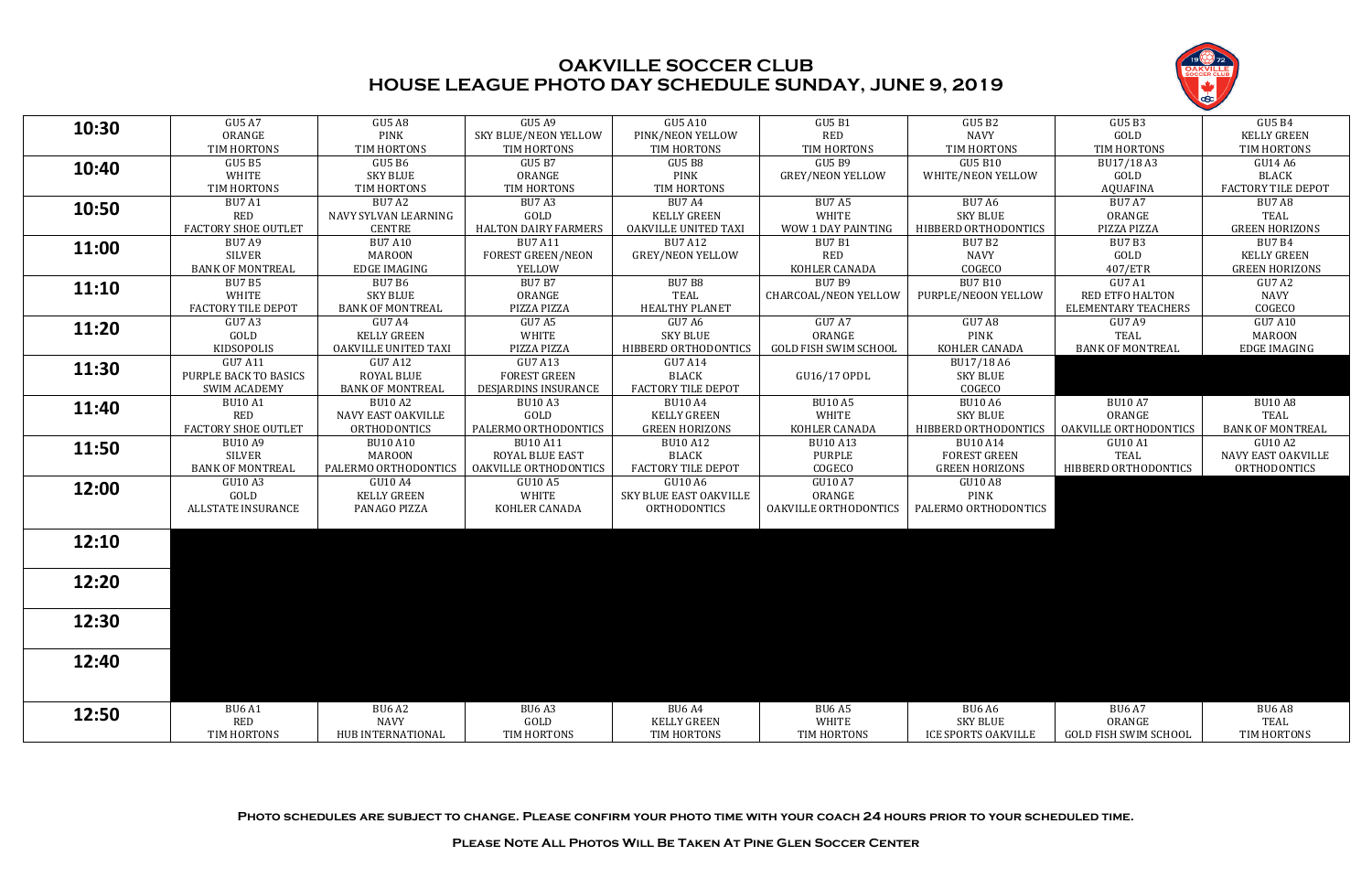**Photo schedules are subject to change. Please confirm your photo time with your coach 24 hours prior to your scheduled time.**

**Please Note All Photos Will Be Taken At Pine Glen Soccer Center**



| 1:00 | <b>BU6 A9</b>             | <b>BU6 A10</b>            | <b>BU6 A11</b>            | <b>BU6 A12</b>          | <b>BU6 B1</b>             | <b>BU6 B2</b>           | <b>BU6 B3</b>              | <b>BU6 B4</b>           |
|------|---------------------------|---------------------------|---------------------------|-------------------------|---------------------------|-------------------------|----------------------------|-------------------------|
|      | <b>SILVER</b>             | <b>MAROON</b>             | MAROON/NEON YELLOW        | SKY BLUE/NEON YELLOW    | <b>RED</b>                | <b>NAVY</b>             | GOLD                       | <b>KELLY GREEN</b>      |
|      | TIM HORTONS               | TIM HORTONS               |                           | COGECO                  | TIM HORTONS               | TIM HORTONS             | TIM HORTONS                | TIM HORTONS             |
|      | <b>BU6 B5</b>             | <b>BU6 B6</b>             | <b>BU6 B7</b>             | <b>BU6 B8</b>           | <b>BU6 B9</b>             | <b>BU6 B10</b>          | <b>BU6 C1</b>              | <b>BU6 C2</b>           |
| 1:10 | WHITE                     | <b>SKY BLUE</b>           | ORANGE                    | TEAL                    | <b>SILVER</b>             | <b>MAROON</b>           | <b>RED</b>                 | <b>NAVY</b>             |
|      | TIM HORTONS               | HIBBERD ORTHODONTICS      | TIM HORTONS               | TIM HORTONS             | KOHLER CANADA             | TIM HORTONS             | <b>FACTORY SHOE OUTLET</b> | COGECO                  |
|      | <b>BU6 C3</b>             | <b>BU6 C4</b>             | <b>BU6 C5</b>             | BU6 C6                  | <b>BU6 C7</b>             | BU6 C8                  | <b>BU6 C9</b>              | <b>BU6 C10</b>          |
| 1:20 | GOLD                      | <b>KELLY GREEN</b>        | WHITE                     | <b>SKY BLUE</b>         | ORANGE                    | TEAL BACK TO BASICS     | <b>SILVER</b>              | <b>MAROON</b>           |
|      | TIM HORTONS               | TIM HORTONS               | <b>JENSEN TIRE</b>        | TIM HORTONS             | PIZZA PIZZA               | <b>SWIM SCHOOL</b>      | TIM HORTONS                | TIM HORTONS             |
|      |                           |                           | BU6D3                     | <b>BU6 D4</b>           | <b>BU6 D5</b>             | <b>BU6 D6</b>           | <b>BU6D7</b>               | <b>BU6 D8</b>           |
| 1:30 | <b>BU6 D1</b>             | <b>BU6 D2</b>             | ORANGE                    | <b>KELLY GREEN/NEON</b> | <b>GREY/NEON YELLOW</b>   | ROYAL BLUE/NEON         | PURPLE/NEON YELLOW         | WHITE/NEON YELLOW       |
|      | <b>RED</b>                | GOLD                      | TIM HORTONS               | YELLOW TIM HORTONS      | TIM HORTONS               | YELLOW THE SWIM         | TIM HORTONS                | PIZZA PIZZA             |
|      |                           |                           |                           |                         |                           | <b>ACADEMY</b>          |                            |                         |
| 1:40 | <b>GU6 A1</b>             | GU6A2                     | GU6A3                     | GU6 A4                  | GU6 A5                    | GU6 A6                  | <b>GU6 A7</b>              | GU6 A8                  |
|      | RED                       | <b>NAVY</b>               | GOLD                      | <b>KELLY GREEN</b>      | WHITE                     | SKY BLUE                | ORANGE                     | <b>PINK</b>             |
|      | KOHLER CANADA             | HUB INTERNATIONAL         | TIM HORTONS               | TIM HORTONS             | TIM HORTONS               | TIM HORTONS             | TIM HORTONS                | TIM HORTONS             |
| 1:50 | GU6 A9                    | GU6 A10                   | GU6 A11                   | GU6 A12                 | <b>GU6 B1</b>             | GU6 B2                  | GU6B3                      | GU6 B4                  |
|      | <b>TEAL</b>               | <b>MAROON</b>             | PURPLE                    | ROYAL BLUE              | <b>FOREST GREEN</b>       | <b>BLACK</b>            | GOLD                       | <b>KELLY GREEN</b>      |
|      | TIM HORTONS               | TIM HORTONS               | TIM HORTONS               | TIM HORTONS             | TIM HORTONS               | FACTORY TILE DEPOT      | TIM HORTONS                | TIM HORTONS             |
| 2:00 | GU6 B5                    | GU6 B6                    | GU6 B7                    | GU6 B8                  | GU6 B9                    | GU6 B10                 | GU13 A6                    | <b>BU14 B8</b>          |
|      | WHITE                     | SKY BLUE HIBBERD          | ORANGE                    | <b>PINK</b>             | TEAL                      | <b>MAROON</b>           | <b>SKY BLUE</b>            | TEAL                    |
|      | <b>JENSEN TIRE</b>        | <b>ORTHODONTICS</b>       | PIZZA PIZZA               | TIM HORTONS             | TIM HORTONS               | TIM HORTONS             | HIBBERED ORTHODONTICS      | GATORADE                |
| 2:10 |                           |                           |                           |                         |                           |                         |                            |                         |
|      |                           |                           |                           |                         |                           |                         |                            |                         |
|      | BU9 A1                    | BU9 A2                    | BU9A3                     | BU9 A4                  | <b>BU9 A5</b>             | <b>BU9 A6</b>           | <b>BU9 A7</b>              | BU9 A8                  |
| 2:20 | RED                       | <b>NAVY</b>               | GOLD                      | <b>KELLY GREEN</b>      | WHITE                     | <b>SKY BLUE</b>         | ORANGE                     | TEAL                    |
|      | FACTORY SHOE OUTLET       | HUB INTERNATIONA          | <b>NOTHERS</b>            | <b>GREEN HORIZONS</b>   | SLK I.T. SOLUTIONS        | HIBBERD ORTHODONTICS    | PIZZA PIZZA                | <b>BANK OF MONTREAL</b> |
| 2:30 | BU9 A9                    | <b>BU9 A10</b>            | <b>BU9 A11</b>            | <b>BU9 A12</b>          | <b>BU9 A13</b>            | <b>BU9 A14</b>          | GU9 A1                     | GU9 A2                  |
|      | SILVER                    | <b>MAROON</b>             | <b>ROYAL BLUE</b>         | <b>BLACK</b>            | PURPLE                    | <b>FOREST GREEN</b>     | TEAL                       | <b>MAROON</b>           |
|      | <b>BANK OF MONTREAL</b>   | KOHLER CANADA             | COGECO                    | FACTORY TILE DEPOT      | <b>AEROSPORTS</b>         | <b>GREEN HORIZONS</b>   | HIBBERD ORTHODONTICS       | <b>AEROSPORTS</b>       |
| 2:40 | GU9 A3                    | GU9 A4                    | GU9 A5                    | GU9 A6                  |                           |                         |                            |                         |
|      | GOLD                      | <b>KELLY GREEN</b>        | WHITE                     | <b>SKY BLUE</b>         |                           |                         |                            |                         |
|      | <b>BANK OF MONTREAL</b>   | CONNECTED LAWN CARE       | <b>FACTORY TILE DEPOT</b> | COGECO                  |                           |                         |                            |                         |
| 2:50 | <b>BU11 A1</b>            | <b>BU11 A2</b>            | <b>BU11 A3</b>            | <b>BU11 A4</b>          | <b>BU11 A5</b>            | <b>BU11 A6</b>          | <b>BU11 A7</b>             | <b>BU11 A8</b>          |
|      | RED                       | <b>NAVY</b>               | GOLD                      | <b>KELLY GREEN</b>      | WHITE                     | <b>SKY BLUE</b>         | ORANGE                     | TEAL                    |
|      | FACTORY SHOE OUTLET       | COGECO                    | <b>OAKVILLE BEAVER</b>    | <b>GREEN HORIZONS</b>   | TOJA PATIO FURNITURE      | HIBBERD ORTHODONTICS    | PIZZA PIZZA                | <b>BANK OF MONTREAL</b> |
| 3:00 | <b>BU11 A9</b>            | <b>BU11 A10</b>           | <b>BU11 A11</b>           | <b>BU11 A12</b>         | GU11 A1                   | GU11 A2                 | GU11 A3                    | <b>GU11 A4</b>          |
|      | SILVER                    | <b>MAROON</b>             | ROYAL BLUE SYLVAN         | <b>BLACK</b>            | RED                       | TEAL                    | GOLD                       | <b>KELLY GREEN</b>      |
|      | <b>BANK OF MONTREAL</b>   | KOHLER CANADA             | <b>LEARNING CENTRE</b>    | FACTORY TILE DEPOT      | FACTORY SHOE OUTLET       | <b>BANK OF MONTREAL</b> | <b>OAKVILLE BEAVER</b>     | <b>GREEN HORIZONS</b>   |
| 3:10 | GU11 A5                   | GU11 A6                   | GU11 A7                   | GU11 A8                 |                           |                         |                            |                         |
|      | WHITE                     | <b>SKY BLUE</b>           | ORANGE                    | PINK                    | GU14 B                    |                         |                            |                         |
|      | <b>FACTORY TILE DEPOT</b> | HIBBERD ORTHODONTICS      | PIZZA PIZZA               | KOHLER CANADA           |                           |                         |                            |                         |
| 3:20 | BU8 A1                    | BU8 A2                    | BU8A3                     | BUBA <sub>4</sub>       | BU8 A5                    | BU8 A6                  | BU8 A7                     | BU8 A8                  |
|      | ROYAL BLUE WILK & WILK    | <b>BLACK</b>              | GOLD                      | <b>KELLY GREEN</b>      | WHITE DARRYL DEMILLE      | <b>SKY BLUE</b>         | ORANGE                     | TEAL                    |
|      | <b>ORTHODONTICS</b>       | <b>FACTORY TILE DEPOT</b> | OAK LEARNING CENTRE       | <b>GREEN HORIZONS</b>   | DESJARDINS INSURANCE      | HIBBERD ORTHODONTICS    | ORANGETHEORY FITNESS       | <b>BANK OF MONTREAL</b> |
| 3:30 | BU8 A9                    | <b>BU8 A10</b>            | BU8 B1                    | BU8 B2                  | BU8 B3                    | <b>BU8 B4</b>           | <b>BU8 B5</b>              | BU8 B6                  |
|      | SILVER                    | <b>MAROON</b>             | RED                       | <b>NAVY</b>             | GOLD                      | <b>KELLY GREEN</b>      | WHITE                      | <b>SKY BLUE</b>         |
|      | <b>BANK OF MONTREAL</b>   | KOHLER CANADA             | THE COVER GUY             | HOPEDALE BOWL           | <b>DAVE &amp; BUSTERS</b> | <b>GREEN HORIZONS</b>   | <b>GREEN HORIZONS</b>      | BANK OF MONTREAL        |